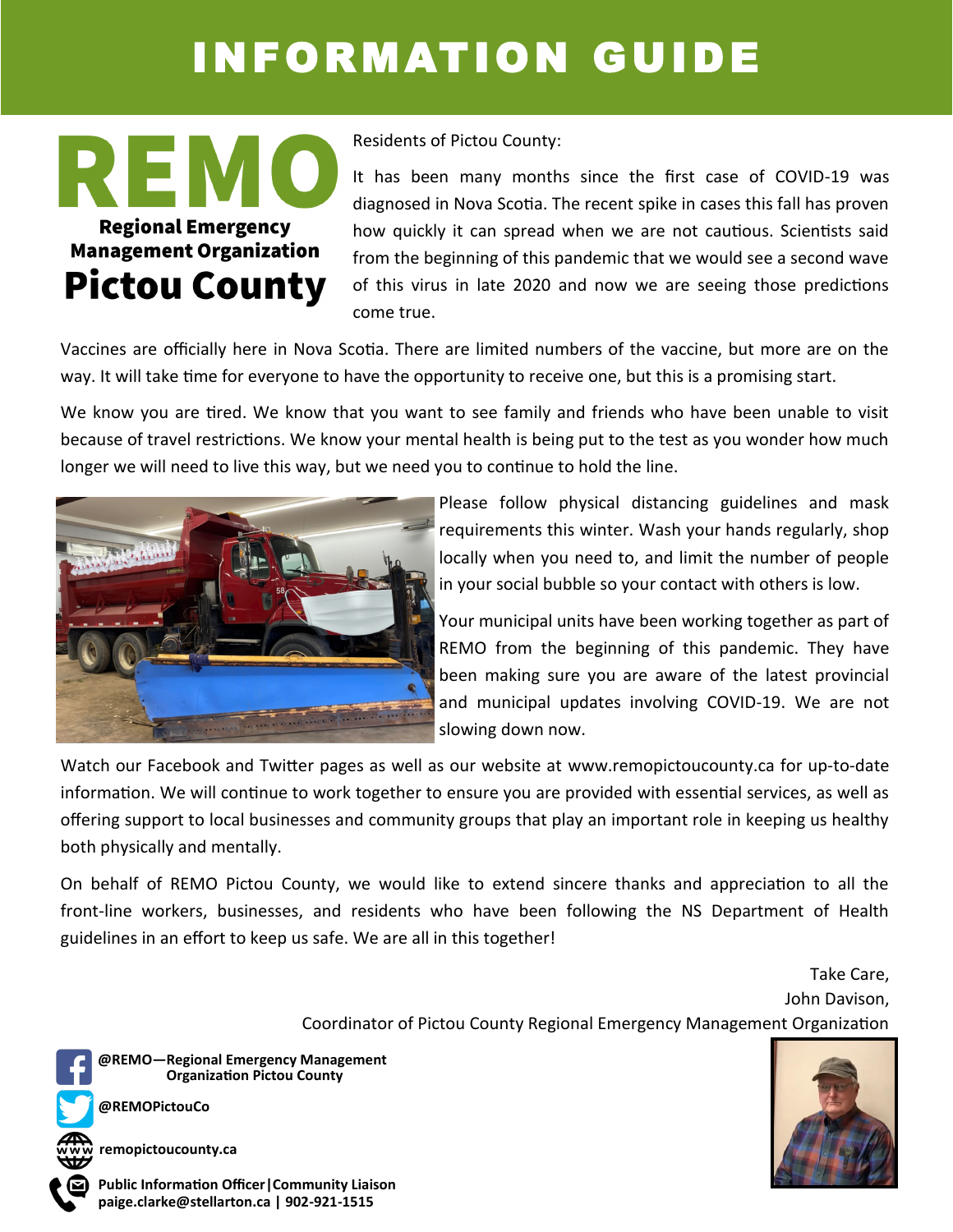## INFORMATION GUIDE

### 72 HOUR PREPAREDNESS

When an emergency happens, you will need to have some things ready to use at a moment's notice. You can prepare an emergency kit at any time, so you are more prepared when the worst happens—and so you don't forget something important in the rush of the moment! It is recommended that you be prepared for at least 72 hours.

During the winter months, your emergency kit should be equipped with essential items to keep you warm in the event you're without heat. Additional sweaters, blankets, warm socks, hats, and mittens, would all be beneficial in your kit.

If you have small children and/or pets, consider including extra formula or food, hygiene products, and toys or other entertainment items.



Other items you should consider for your Emergency Kit include: extra change of clothes for each household member; hygiene products and toiletries; sleeping bags or blankets; basic tools (utility knife, hammer, screwdriver, etc.); candles or kerosene lanterns; camp stove; hand sanitizer and face masks; garbage bags.

| Here are some basic things to include in your kit: |                                             |  |  |
|----------------------------------------------------|---------------------------------------------|--|--|
|                                                    | 2L of water per person (in small bottles    |  |  |
|                                                    | for portability)                            |  |  |
|                                                    | Food (canned goods, energy bars, dried      |  |  |
|                                                    | foods, etc.)                                |  |  |
|                                                    |                                             |  |  |
|                                                    | <b>Manual can and bottle openers</b>        |  |  |
|                                                    | Hand crank, battery, or solar powered       |  |  |
|                                                    | LED flashlight (with extra batteries)       |  |  |
|                                                    | Hand crank, battery, or solar powered       |  |  |
|                                                    | radio (with extra batteries)                |  |  |
|                                                    | <b>First Aid Kit</b>                        |  |  |
|                                                    | <b>Prescription medications</b>             |  |  |
|                                                    | <b>Copies of important family documents</b> |  |  |
|                                                    | (insurance, contacts, etc.)                 |  |  |
|                                                    | <b>Cash</b> (including smaller bills)       |  |  |
|                                                    | Spare Keys (house, car, etc.)               |  |  |
|                                                    | <b>Fire Extinguisher</b>                    |  |  |
|                                                    |                                             |  |  |

(Some information from Public Safety Canada)

#### **LOCAL NON-EMERGENCY CONTACTS**

**New Glasgow Regional Police:** (902) 752-1941 **Stellarton Police Department:** (902) 752-6160 **Westville Police Department:** (902) 396-2777 **Pictou County District RCMP**

> *Stellarton Detachment:* (902) 755-4141 *Pictou Detachment:* (902) 485-4333

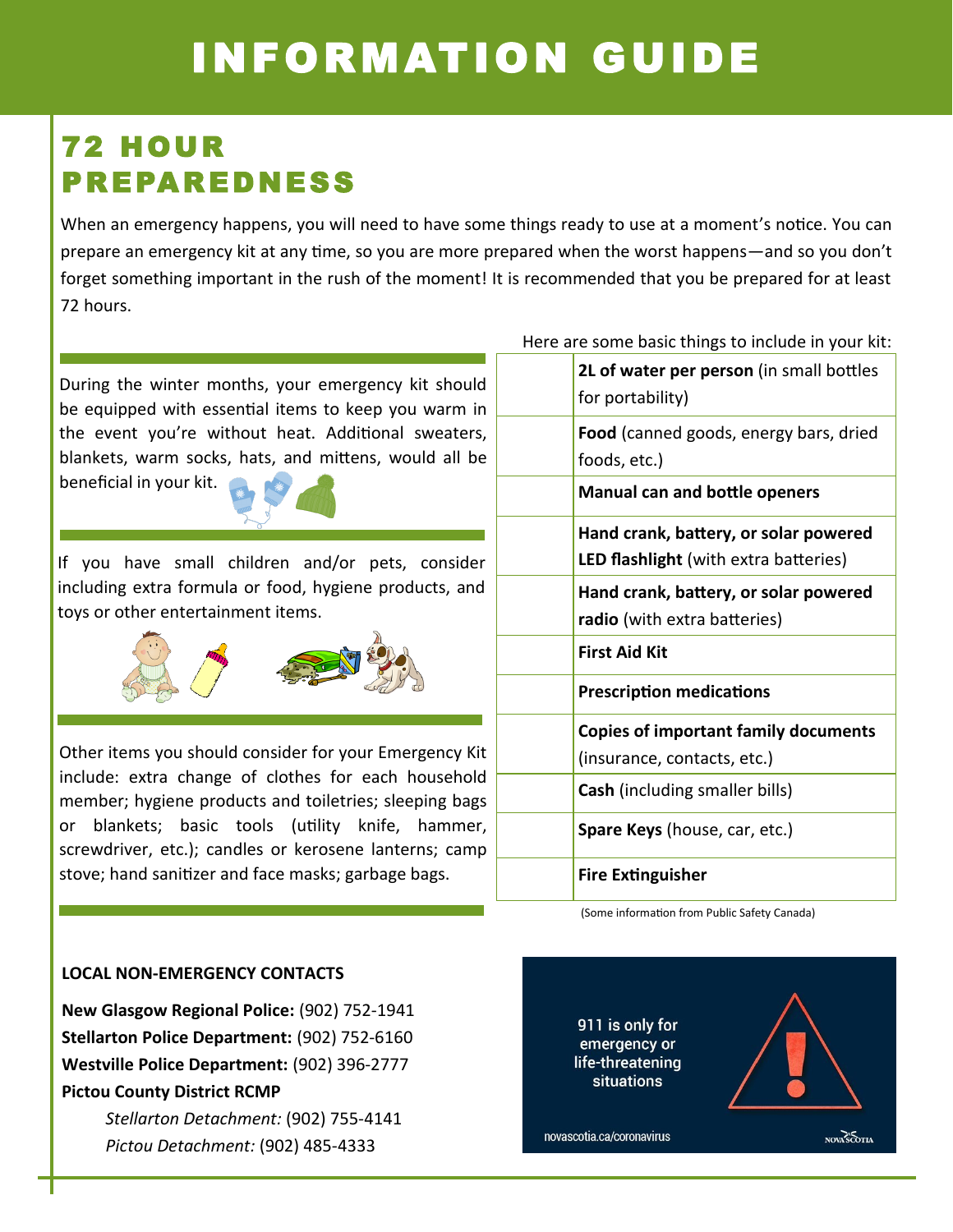### • Chemicals, including salt.

# Pictou Landing First Nation | 902-616-2071

*\*Equipment loan programs are available in some Municipal units and through your local libraries!* 

During the winter months, many individuals take to naturally occurring ice surfaces to participate in outdoor recreational activities. While this can be a fun way to enjoy the outdoors, you should always exercise caution before hitting the ice. Ensure that you know when ice is safe to be on with these tips:

*Factors affecting ice thickness:*

- Water depth & size of body of water.
- water. • Currents, tides, & other moving
- 
- Fluctuations in water levels.
- Logs, rocks, and docks absorbing heat from the sun.
- Changing air temperature.
- Shock waves from vehicles travelling on the ice.

*\*Check with local authorities before heading out & avoid going on ice at night.*

*Ice colour:*

- Clear blue ice is strongest.
- is half as strong as blue ice. White opaque or snow ice
	- Grey ice is unsafe; this notes the presence of water.

*Ice thickness:*

- Ice should be 15cm thick for skating alone or walking.
- Ice should be 20cm thick for skating parties or games.
- Ice should be 25cm for snowmobiles.
- 
- Local trails can easily allow for physical
	- distancing guidelines.
	- Wear a mask for indoor activities.
	- Virtual and outdoor opportunities can be found here: https://bit.ly/3oaRUEe

### **For local recreation info, contact your Municipality's recreation service:**

| County of Pictou   902-485-2247 | Pictou   902-485-4372     | Trenton   902-752-1019        |
|---------------------------------|---------------------------|-------------------------------|
| clare.steele@munpict.ca         | info@townofpictou.ca      | craig.murray@trenton.ca       |
| New Glasgow   902-755-8363      | Stellarton   902-752-2114 | Westville   902-396-1059      |
| recreation@newglasgow.ca        | town.office@stellarton.ca | michael.thompson@westville.ca |

### COVID-19. There are many activities that you and your family can take part in over the winter. Here are a few recommendations to stay safe this season:

BEING ACTIVE

& STAYING SAFE

- Is the event outside?
- Will it be easy to physically distance?

#### Will the facility allow for gathering limits to be followed?

Is equipment required? Is it provided? How will it be shared and sanitized?





ICE SAFET



## **Tips & Recommendations: Considerations:**